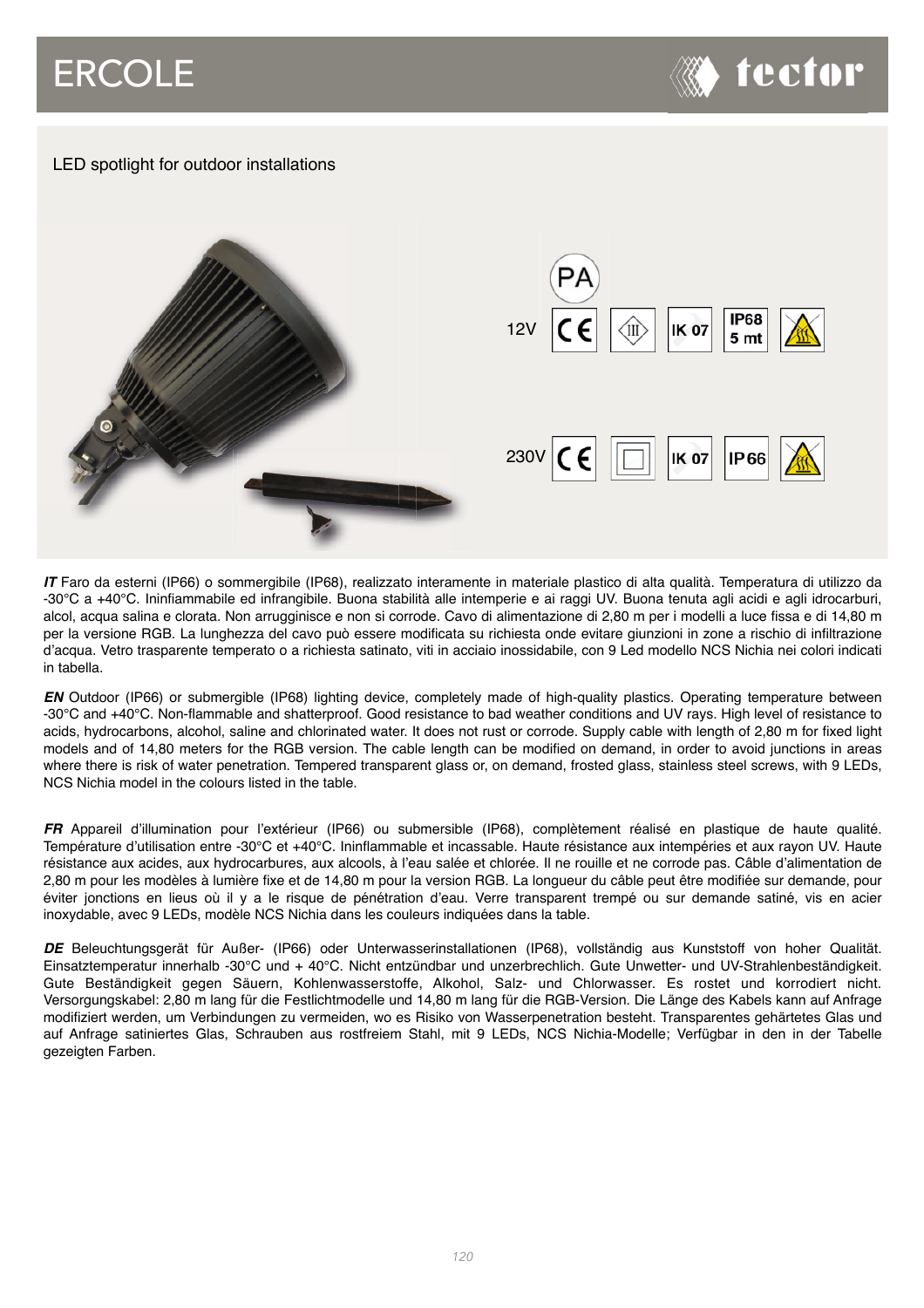## **ERCOLE**



| <b>Black body</b><br>(lens 15°)' | <b>Black body</b><br>(lens $25^\circ$ ) | <b>Black body</b><br>(lens $40^\circ$ ) | <b>Black body</b><br>(no lens $120^\circ$ ) | <b>Light source</b>          | <b>Light colour</b> | <b>Wattage</b> | <b>Tension</b>                 |
|----------------------------------|-----------------------------------------|-----------------------------------------|---------------------------------------------|------------------------------|---------------------|----------------|--------------------------------|
| 50900/15                         | 50900/25                                | 50900/40                                | 50900/SL                                    | 9 W POW-LED<br>warm white    | 3000K               | 9W 1305 lumen  | $12V$ dc<br>Brown $+$ / Blue - |
| 50901/15                         | 50901/25                                | 50901/40                                | 50901/SL                                    | 9 W POW-LED<br>cold white    | 5700K               | 9W 1620 lumen  | $12V$ dc<br>Brown $+$ / Blue - |
| 50905/15                         | 50905/25                                | 50905/40                                | 50905/SL                                    | 9 W POW-LED<br>natural white | 4000K               | 9W 1305 lumen  | $12V$ dc<br>Brown $+$ / Blue - |
| 5050RGB/15                       | 5050RGB/25                              | 5050RGB/40                              | 5050RGB/SL                                  | 9 W POW-LED<br><b>RGB</b>    |                     | 9W 765 lm      | 12Vdc<br>with driver           |

| Al. grey body<br>(lens $15^\circ$ ) | Al. grey body<br>(lens 25°) | Al. grey body<br>(lens 40°) | Al. grey body<br>(no lens 120°) | <b>Light source</b>          | <b>Light colour</b> | <b>Wattage</b> | <b>Tension</b>                 |
|-------------------------------------|-----------------------------|-----------------------------|---------------------------------|------------------------------|---------------------|----------------|--------------------------------|
| 51900/15                            | 51900/25                    | 51900/40                    | 51900/SL                        | 9 W POW-LED<br>warm white    | 3000K               | 9W 1305 lumen  | $12V$ dc<br>Brown $+$ / Blue - |
| 51901/15                            | 51901/25                    | 51901/40                    | 51901/SL                        | 9 W POW-LED<br>cold white    | 5700K               | 9W 1620 lumen  | $12V$ dc<br>Brown $+$ / Blue - |
| 51905/15                            | 51905/25                    | 51905/40                    | 51905/SL                        | 9 W POW-LED<br>natural white | 4000K               | 9W 1305 lumen  | $12V$ dc<br>Brown $+$ / Blue - |
| 5150RGB/15                          | 5150RGB/25                  | 5150RGB/40                  | 5150RGB/SL                      | 9 W POW-LED<br><b>RGB</b>    |                     | 9W 765 lm      | 12Vdc<br>with driver           |

| <b>Black body</b><br>(lens 15°) | <b>Black body</b><br>(lens 25°)       | <b>Black body</b><br>(lens 40 $^{\circ}$ ) | <b>Black body</b><br>(no lens 120°) | <b>Light source</b>          | <b>Light colour</b> | Wattage        | <b>Tension</b> |
|---------------------------------|---------------------------------------|--------------------------------------------|-------------------------------------|------------------------------|---------------------|----------------|----------------|
| 40900/15                        | 40900/25                              | 40900/40                                   | 40900/SL                            | 9 W POW-LED<br>warm white    | 3000K               | 9W 1305 lumen  | 230 Vac        |
| 40901/15                        | 40901/25                              | 40901/40                                   | 40901/SL                            | 9 W POW-LED<br>cold white    | 5700K               | 9W 1620 lumen  | 230 Vac        |
| 40905/15                        | 40905/25                              | 40905/40                                   | 40905/SL                            | 9 W POW-LED<br>natural white | 4000K               | 9W 1305 lumen  | 230 Vac        |
| Al. grey body<br>(lens 15°)     | Al. grey body<br>(lens $25^{\circ}$ ) | Al. grey body<br>(lens 40 $^{\circ}$ )     | Al. grey body<br>(no lens 120°)     | <b>Light source</b>          | <b>Light colour</b> | <b>Wattage</b> | <b>Tension</b> |
| 41900/15                        | 41900/25                              | 41900/40                                   | 41900/SL                            | 9 W POW-LED<br>warm white    | 3000K               | 9W 1305 lumen  | 230 Vac        |
| 41901/15                        | 41901/25                              | 41901/40                                   | 41901/SL                            | 9 W POW-LED<br>cold white    | 5700K               | 9W 1620 lumen  | 230 Vac        |
| 41905/15                        | 41905/25                              | 41905/40                                   | 41905/SL                            | 9 W POW-LED<br>natural white | 4000K               | 9W 1305 lumen  | 230 Vac        |

For special versions, contact our technical office for product codes.

| <b>Power supply</b> | Tension                                                           |
|---------------------|-------------------------------------------------------------------|
| DDL1/9H             | For the power supply of 1 to 10 articles of the series ERCOLE RGB |

For plants envisaging the use of numerous articles, contact our technical office to know the codes of the power supplies.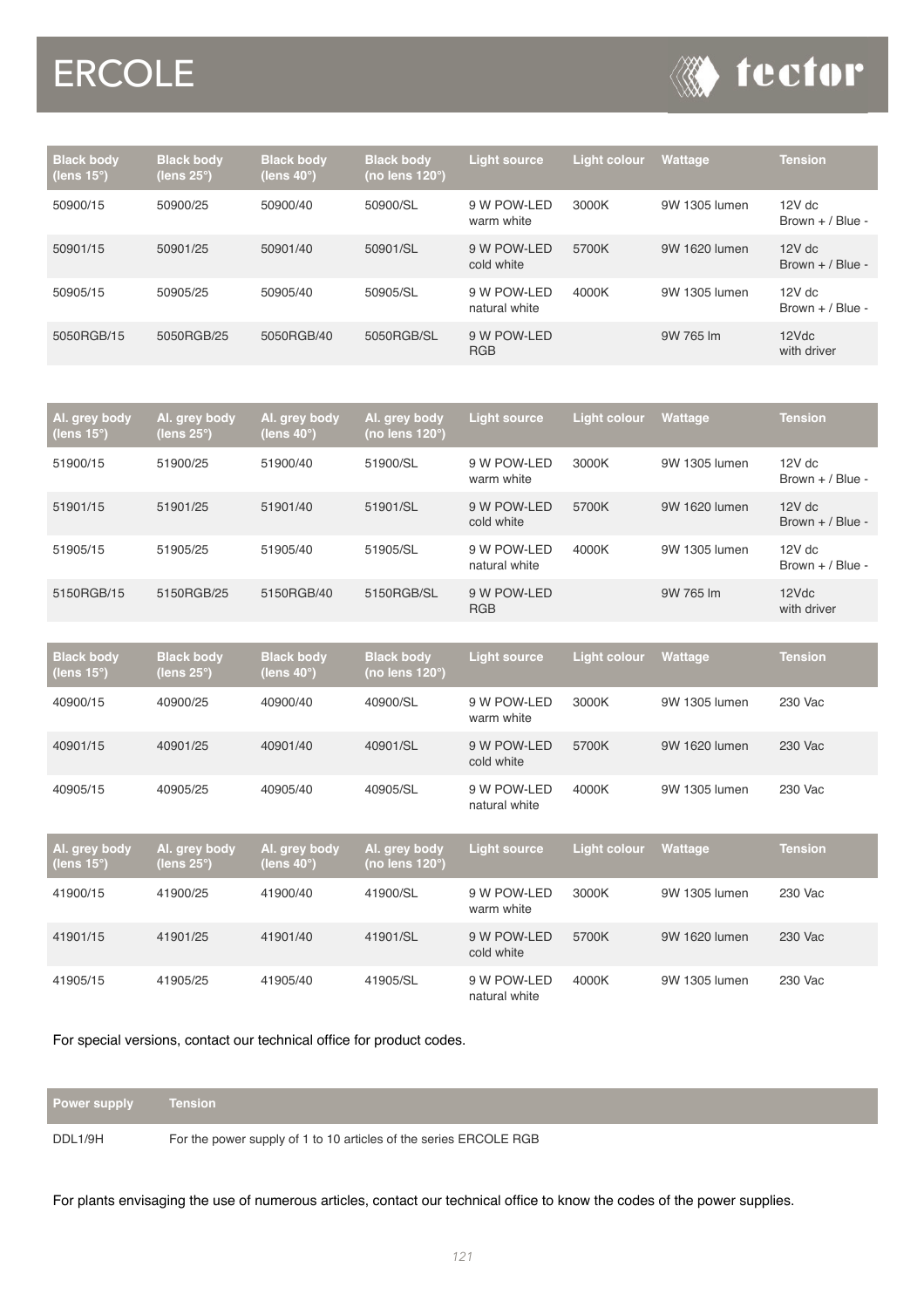

*IT* INSTALLAZIONE: Il prodotto è idoneo ad uso illuminazione di ambienti, cose, oggetti, piante o paesaggi. Nel fissaggio del prodotto con il picchetto (a terra in giardini o simili) o con la staffa in dotazione (per fissaggi a pareti o simili), occorre assicurarsi di aver fissato i vari componenti in modo sicuro e di aver stretto le viti saldamente.

*EN* INSTALLATION: The article is ideal for the lighting of rooms, things, objects, plants or landscapes. When fixing the product with the picket (on the ground in gardens or similar areas) or with the supplied bracket (for mounting on walls or similar), it is necessary to properly fix the various components and strongly tighten the screws.

*FR* INSTALLATION: L'article est idéal pour l'illumination de pièces, choses, objets, plantes ou paysages. Lors du fixage du produit parmi un piquet (sur le sol dans des jardins ou en zones similaires) ou parmi le support fourni (pour le montage au mur ou similaires), il est nécessaire de fixer correctement les différents composants et bien serrer les vis.

DE INSTALLATION: Der Artikel ist geeignet für die Beleuchtung von Zimmern, Sachen, Objekten, Pflanzen oder Landschaften. Wenn Sie das Produkt mit dem Pflock (auf dem Boden in Gärten o.ä.) oder mit der mitgelieferten Halterung (für Wandinstallationen o.ä.) befestigen, vergewissern Sie sich, dass Sie die verschiedenen Komponenten sicher befestigt und die Schrauben fest angezogen haben.